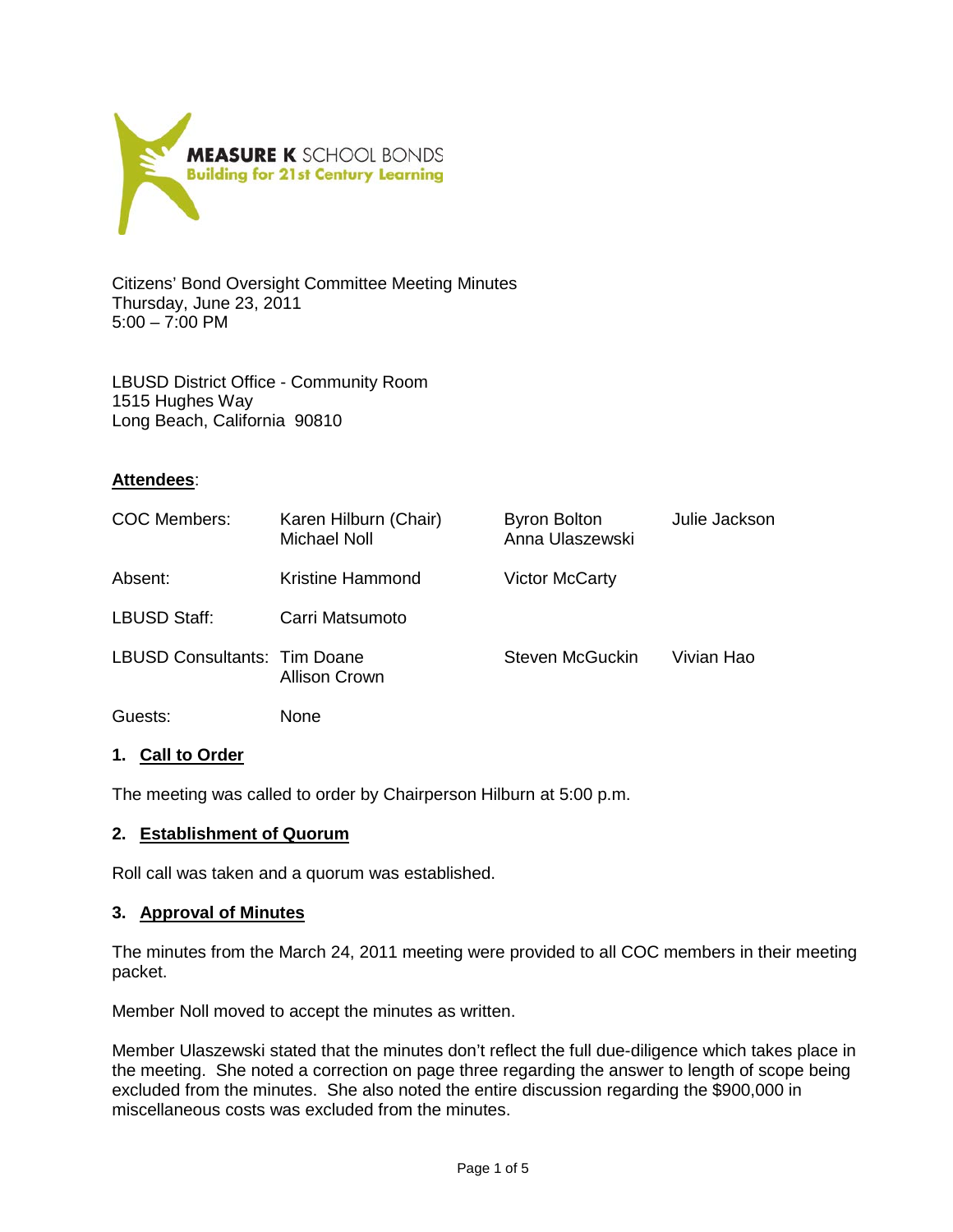Chairman Hilburn noted that previously the minutes were too long and then too short, which was when a neutral party was brought in from the Superintendent's office to take the minutes.

Member Noll stated that when several Board members touch on items that should be included in the minutes.

Member Jackson stated that detail in the report is not reflected in the minutes. She suggests that if several Board members comment then it should be included in the minutes.

Chairman Hilburn agrees with both Member Noll and Member Jackson's suggestions.

Carri Matsumoto recommends that the audio be reviewed with Leticia.

Chairman Hilburn tabled approval of the meeting minutes until next meeting.

### **4. Communications**

None.

# **5. Public Comment**

None.

## **6. Staff Reports**

## **Measure K Bond Program Update**

New Middle School #1 at the Former GTE Site: The New Middle School #1 project is approximately 55% completed and a huge progression has taken place on the project. They have expended \$36.38 million on the project. Added drives, walls are starting to go in, and the interiors have started. The expected opening is September 2012.

Member Noll asked if the grant filed for a traffic signal was approved. Carri Matsumoto stated yes, and we are coordinating to get the work done. Member Noll also noted that Cherry will be widened all the way (approximately to  $\frac{1}{2}$  a block south of PCH).

New High School #1 at the Former DeMille Site: Wrapping up the waterline relocation. Carri Matsumoto anticipates construction of the main building starting July 1<sup>st</sup>. The Board has approved the Contractor's agreement. \$5.94 million has been expended to date. The ground breaking ceremony for the main building is September 1<sup>st</sup>. Completion is expected to be September 2013.

Member McCarty asked if the changes in technology are being considered before the submittal of bids. Ms. Matsumoto replied that they are.

Roosevelt ES: Roosevelt Elementary School is progressing into design phase with an approved conceptual design. A Community meeting has already been held. Currently looking at underground parking and have created an onsite drop-off. Current design meets Educational Standards. There is high pedestrian traffic from nearby high school students. There has been a lot of time spent listening to the concerns of the site committee and the community. Construction budget of \$31.3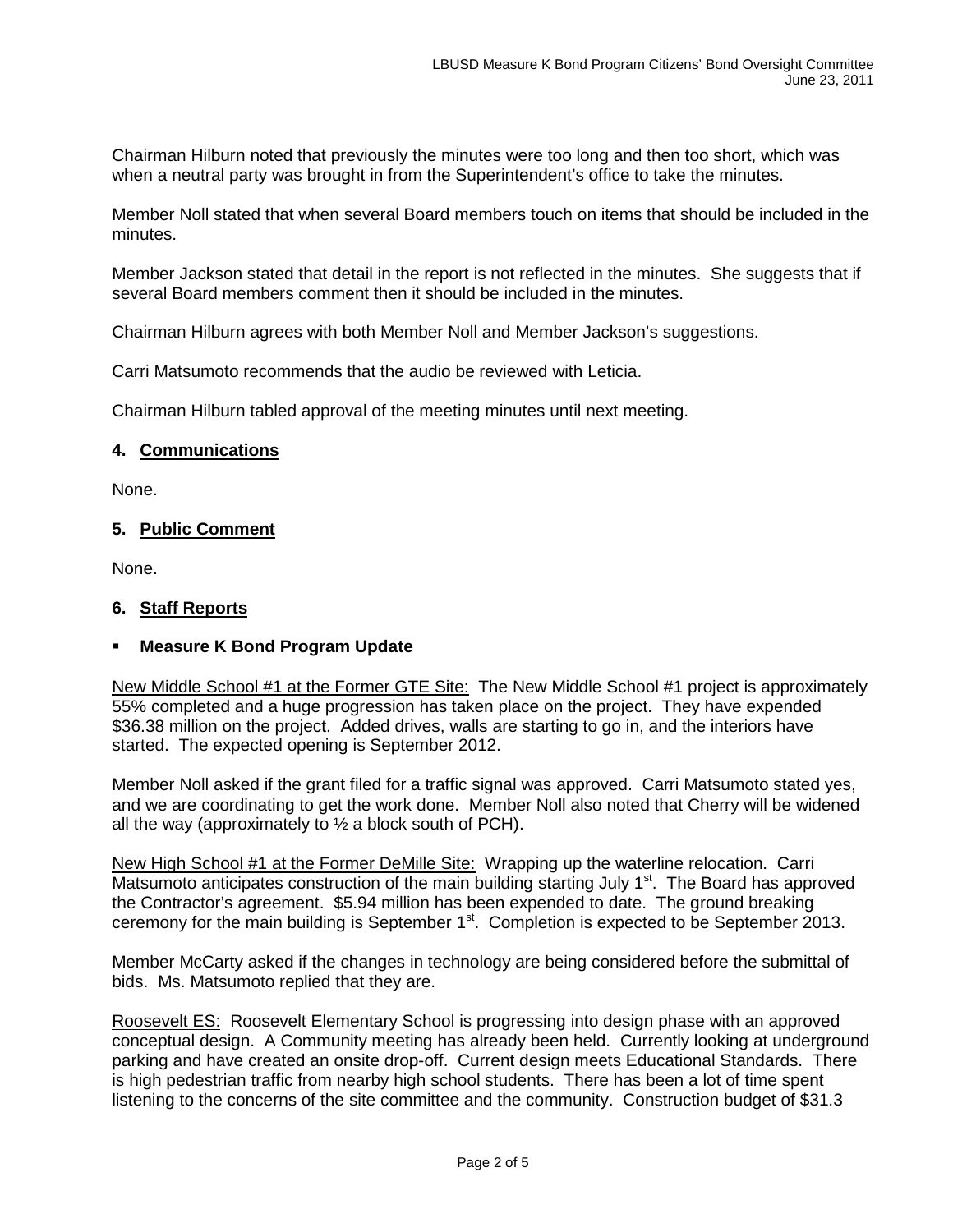million is currently under review. Will be conducting three separate costs estimates and the new budget will be based upon the estimates. Most likely there will be a construction cost increase.

Member Ulaszewski asked if they were going to try to communicate some of the design aspects from the original building. Carri Matsumoto stated that the design team has studied the neighborhood architecture.

Cabrillo High School Pool: Completed both conceptual and design development and moving into construction documents. A Community meeting has already been held. Current construction budget is \$8 – \$9 million.

Member Noll asked if after the design goes to the State is that where it bogs down. Carri Matsumoto stated yes and noted that the State has extremely limited resources and this has become a challenge in receiving approvals in a timely manner.

Member Jackson asked if the 40 meter pool was Olympic size. Carri Matsumoto stated it is not Olympic, but competitive for all CIF sports, supports all physical education requirements, and is larger than any pool within the District.

**Jordan HS Major Renovation:** Working in coordination with the North Long Beach Initiative and now that policies have been adopted by the Board we have begun master planning. We have also formed a High School Planning Committee. NTD Architecture is the chosen architectural firm.

New High School #2 at the Former Browning Site: Still in the middle of due diligence activities. Currently have state site approval for schools just need to update for a high school. Risk analysis has been conducted on all existing hazards. Approximately 800 students are expected to attend this school, although this is still a rough estimate. No discussion has taken place yet as to the type of themed school it becomes. The high school committee will assist with this decision. NAC Architecture is the chosen architectural firm and we have started master planning phase.

Newcomb K-8 AB300 / New Construction: Master planning phase is wrapping up. The \$24.5 million construction estimate is based on seismic retrofit, but it was recommend to do a complete rebuild due to the retrofit costing 110% more than a rebuild. Construction is estimated to start in 2012. Interim housing is currently being studied and no decision has been made if it will be onsite or relocated to a different site. The construction budget will most likely increase from the original estimate.

DOH Portable Removal Phase I: Completed 2 of the 14 sites. Removing the remaining portables towards the end of summer / beginning of fall 2011.

Lakewood DOH Portable Removal: Removal of the portable will occur this fall.

Member Noll requested an update on the closed campuses – Burrows and Buffum. Carri Matsumoto stated that Burrows will be utilized for Pre-K and Buffum will be utilized for Head-Start and TRC (Training Resource Center).

## **Quarterly Financial Update**

Tim Doane shared that the formatting of the document has been changed, after taking the Committee's comments into consideration. The content within the report remains the same. Mr.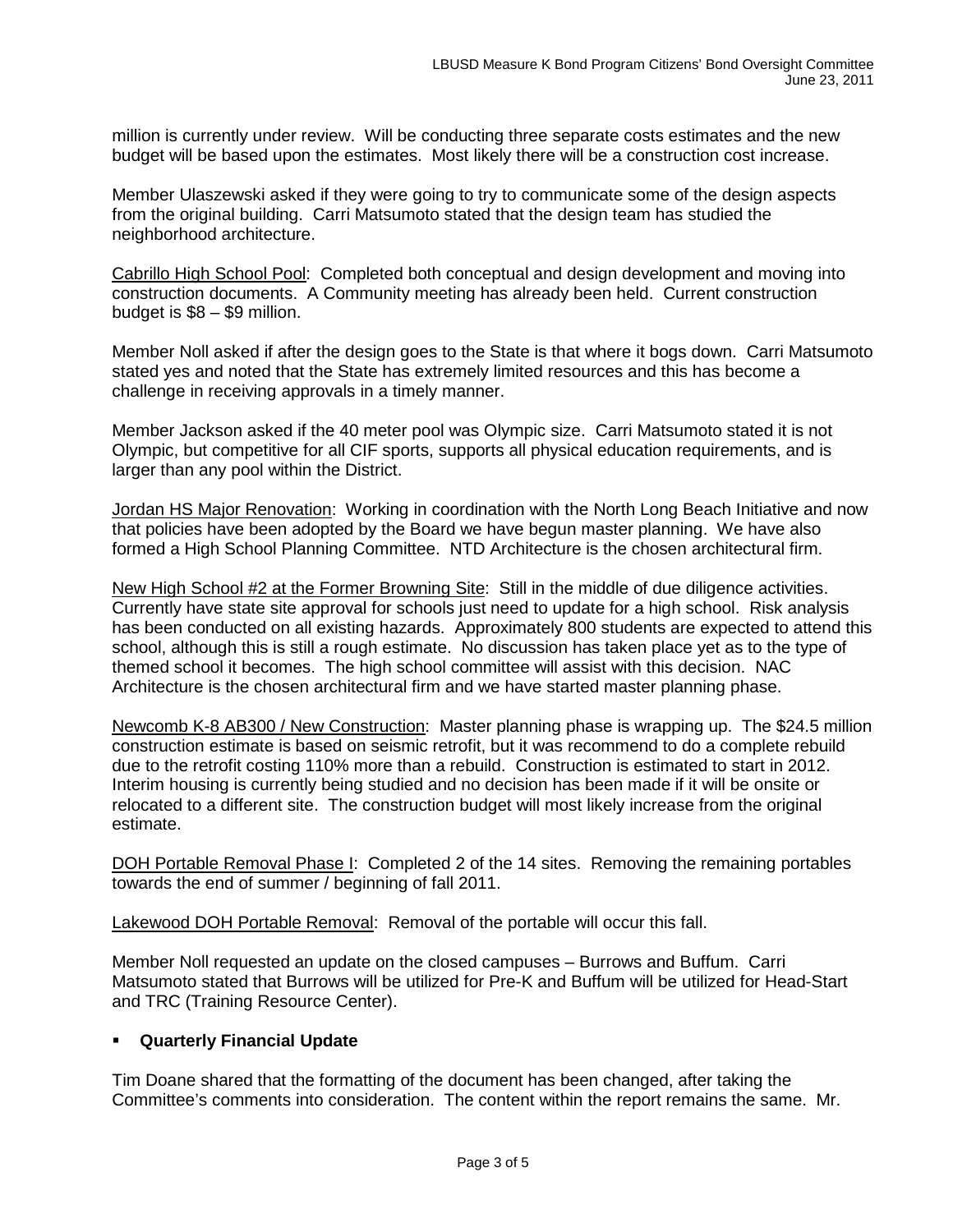Doane reviewed the Executive Summary and noted the major changes as the \$51+ million decreased budget allocation for construction escalation as well as a total net decrease of \$10+ million.

Mr. Doane stated that he reformatted the Measure K Program Expense Budget by adding four new codes under section L – Consultants due to COC concerns. Also, in response to Member Ulaszewski's request of eliminating the duplication of public relations budget, he eliminated the other code and added Communications Coordinate budget code.

Mr. Doane stated that there were a couple major change orders for New Middle School #1 project; one of which was \$2.7 million and funded from the Catastrophic Loss Reserve budget. Member Noll asked how much over budget New MS #1 is and Mr. Doane responded that it is \$7.8 million over. Member Noll stated that it seems it was budgeted low, and Ms. Matsumoto concurred but stated there were also signification issues.

Member Ulaszewski asked how much percentage is this change in construction costs. Ms. Matsumoto stated that is was over 10% which is abnormal. Chairman Hilburn added that from the first COC meeting, the members were aware this project would be difficult. Member Ulaszewski noted that she would like to have been told in the beginning of the large cost increase and suggests adding the delta percentage to the report. Member Jackson also agreed that it would be helpful to add a column denoting the percentage increase/decrease to allow for more transparency. Member Noll also agrees. Mr. Doane states that this would be difficult due to having to reprogram the program, but he will look into it.

Member Jackson asked what the increase due to Lease / Leaseback contract amendment was. Ms. Matsumoto stated that is the type of construction delivery method and \$631,154 of the \$3,409,000 was funded with the Owner's Contingency. Mr. Doane added that we are able to fund the remaining due to the Catastrophic Loss Reserve budget.

Chairman Hilburn inquired what program management services are? Carri Matsumoto explained that those the consulting staff hired by the District Facilities to manage project on site during construction.

Chairman Hilburn noted that this new format is a direct result from concern within the committee and this new report formatting is a direct reflection of those concerns, which is great.

Chairman Hilburn asked about the Bond Office Operating expenses and where this is. Ms. Matsumoto stated that is two portables on the Facilities site which houses the consultants and that we have currently outgrown our facility. She added that additional portables will be placed on site.

# **7. Old Business**

## **COC Annual Report**

Chairman Hilburn presented the annual report to the Board. She highlighted a few areas such as \$51 million old debt and received a few comments from the auditors which it would appear that the District may be paying some costs that they can charge to Measure K. Also communicate to Jon Meyer that the COC responsibility was to report their findings directly to the Board and if there was any other information he needed then he needed to direct that to the Superintendent.